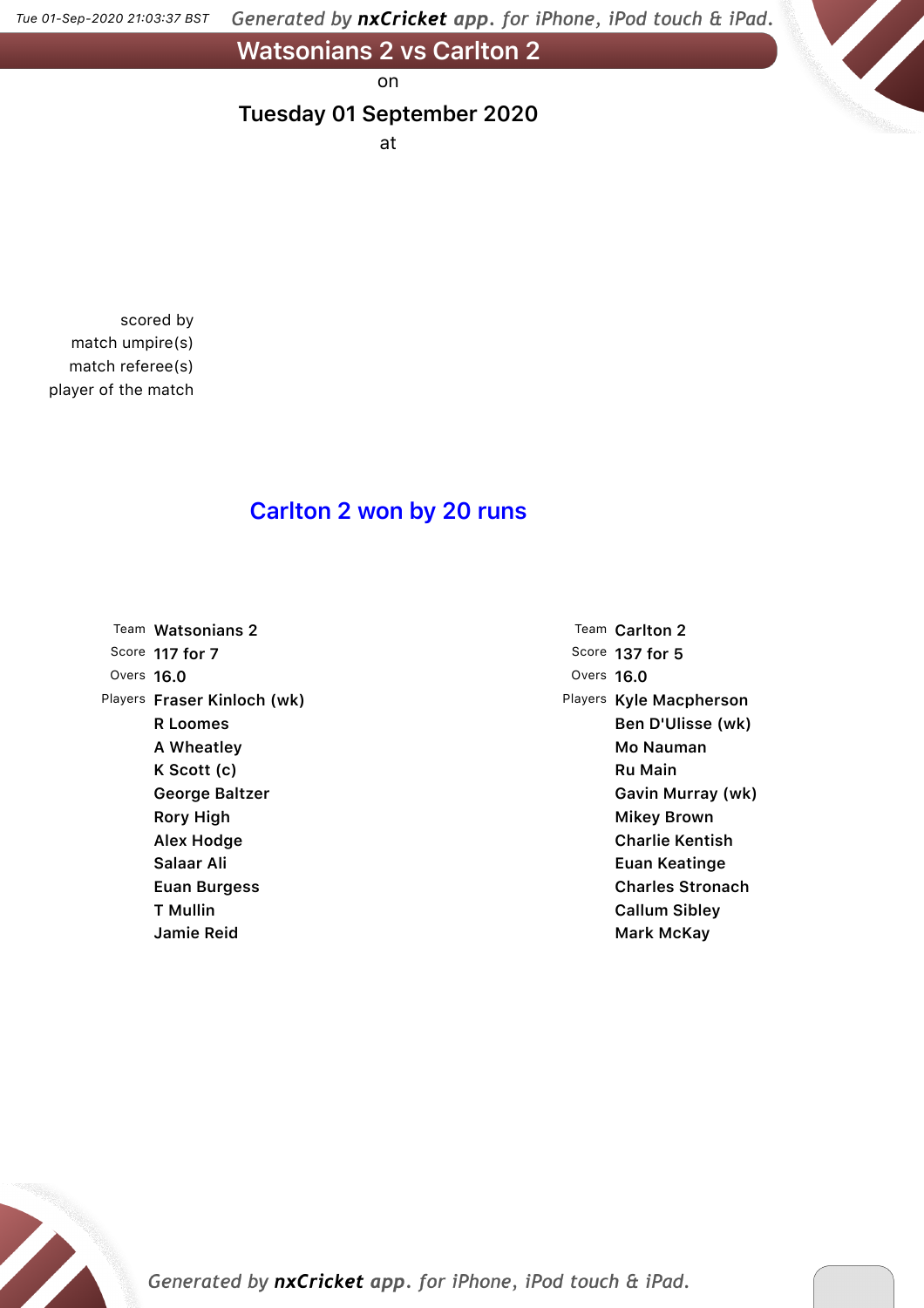| <b>Carlton 2 INNINGS</b><br>Venue                              |                                                          |                                  |                                |                |                    |                                       |                | Toss won by: Watsonians 2 |                                    |    |             |           |                |    |                |              |                     |                          |                         |                | Tue 01-Sep-2020      |                 |             |
|----------------------------------------------------------------|----------------------------------------------------------|----------------------------------|--------------------------------|----------------|--------------------|---------------------------------------|----------------|---------------------------|------------------------------------|----|-------------|-----------|----------------|----|----------------|--------------|---------------------|--------------------------|-------------------------|----------------|----------------------|-----------------|-------------|
| <b>BATSMAN</b>                                                 |                                                          | <b>RUNS</b>                      |                                |                |                    |                                       |                |                           | HOW OUT                            |    |             |           | $\mathsf{R}$   |    | B M            |              |                     |                          |                         |                | Os 1s 2s 3s 4s 5s 6s | <b>SS</b>       | <b>SR</b>   |
| 1 Kyle Macpherson                                              |                                                          |                                  |                                |                |                    | $1.12231223.41.41431.14.26122412214W$ |                |                           | c Euan Burgess b Salaar Ali        |    |             |           | 66             |    | 47 66          | 19           | 9                   | 9                        | 3                       | 6              | 1                    |                 | 60%140.4    |
| 2 Ben D'Ulisse (wk)                                            |                                                          |                                  | .4.02112.01.1.04.0             |                |                    |                                       |                |                           | c Fraser Kinloch b<br>Euan Burgess |    |             |           | 16             |    | 18 22          | 10           | 4                   | $\overline{2}$           |                         | $\overline{2}$ |                      |                 | 44% 88.9    |
| 3 Mo Nauman                                                    |                                                          |                                  | 42.64121W                      |                |                    |                                       |                |                           | b Rory High                        |    |             |           | 20             |    | 21 23          | 14           | $\overline{2}$      | $\overline{\phantom{0}}$ |                         | $\overline{2}$ | $\mathbf{1}$         |                 | 33% 95.2    |
| 4 Ru Main                                                      |                                                          | $14121. -$                       |                                |                |                    |                                       |                |                           | run out (Euan Burgess)             |    |             |           | 9              |    | 6 15           | $\mathbf{1}$ | 3                   | $\overline{1}$           |                         | $\mathbf{1}$   |                      |                 | 83%150.0    |
| 5 Gavin Murray (wk)                                            |                                                          | 1W                               |                                |                |                    |                                       |                |                           | run out (T Mullin)                 |    |             |           | $\mathbf{1}$   |    | $1 \quad 0$    |              | $\mathbf{1}$        |                          |                         |                |                      |                 | 100%100.0   |
| 6 Mikey Brown (LHB)                                            |                                                          | 2121                             |                                |                |                    |                                       |                |                           | not out                            |    |             |           | 6              |    | 4 <sub>2</sub> |              |                     | $2 \quad 2$              |                         |                |                      |                 | 100%150.0   |
| 7 Charlie Kentish                                              |                                                          |                                  |                                |                |                    |                                       |                |                           |                                    |    |             |           |                |    |                |              |                     |                          |                         |                |                      |                 |             |
| 8 Euan Keatinge                                                |                                                          |                                  |                                |                |                    |                                       |                |                           |                                    |    |             |           |                |    |                |              |                     |                          |                         |                |                      |                 |             |
| 9 Charles Stronach<br>(LHB)                                    |                                                          |                                  |                                |                |                    |                                       |                |                           |                                    |    |             |           |                |    |                |              |                     |                          |                         |                |                      |                 |             |
| 10 Callum Sibley                                               |                                                          |                                  |                                |                |                    |                                       |                |                           |                                    |    |             |           |                |    |                |              |                     |                          |                         |                |                      |                 |             |
| 11 Mark McKay                                                  |                                                          |                                  |                                |                |                    |                                       |                |                           |                                    |    |             |           |                |    |                |              |                     |                          |                         |                |                      |                 |             |
|                                                                | <b>16.0 OVERS</b>                                        |                                  |                                |                |                    | EXTRAS: 19 (16wd 1nb 2lb 0b 0p)       |                |                           |                                    |    |             | TOTAL 137 |                |    | <b>RUNS</b>    |              |                     |                          |                         |                |                      |                 |             |
| <b>FOW</b>                                                     | $\mathbf{1}$                                             |                                  | $\overline{2}$                 |                | $\mathbf{3}$       |                                       | $\overline{4}$ |                           | 5 <sup>5</sup>                     |    | $\,$ 6 $\,$ |           | $\overline{7}$ |    |                | $\bf{8}$     |                     |                          |                         | $\mathbf 9$    |                      | 10 <sub>1</sub> |             |
| <b>SCORE</b>                                                   | 38                                                       |                                  | 91                             |                | 129                | 130                                   |                |                           | 137                                |    |             |           |                |    |                |              |                     |                          |                         |                |                      |                 |             |
| OUT                                                            | Ben D'Ulisse                                             |                                  | Mo Nauman                      |                | Kyle<br>Macpherson | Gavin Murray                          |                |                           | Ru Main                            |    |             |           |                |    |                |              |                     |                          |                         |                |                      |                 |             |
| <b>OVER</b>                                                    | 5.5                                                      | 11.6                             |                                |                | 14.6               | 15.1                                  |                |                           | 15.6                               |    |             |           |                |    |                |              |                     |                          |                         |                |                      |                 |             |
| P'SHIP                                                         | 38                                                       |                                  | 53                             |                | 38                 |                                       | $\mathbf{1}$   |                           | $\overline{7}$                     |    |             |           |                |    |                |              |                     |                          |                         |                |                      |                 |             |
| <b>BOWLER</b>                                                  | $\overline{1}$                                           | $\overline{2}$                   | $\mathsf 3$                    | $\overline{4}$ | 5 <sup>5</sup>     | $6\phantom{.}$<br>$\overline{z}$      | 8              | 9                         | 10                                 | 11 | 12          | 13        | 14             | 15 | $\circ$        |              | $\mathsf{M}\xspace$ | $\mathsf{R}$             |                         | ${\bf W}$      | <b>WD</b>            | NB              | <b>ECON</b> |
| Jamie Reid                                                     | R<br>$5\phantom{.0}$<br>W<br><b>WD</b><br>$\overline{2}$ | $\overline{7}$<br>$\overline{2}$ | $\mathbf{3}$<br>$\mathbf{1}$   |                |                    |                                       |                |                           |                                    |    |             |           |                |    | з              |              |                     | 20                       |                         |                | 5                    |                 | 6.67        |
|                                                                | NB<br>$\overline{4}$<br>R<br>W                           | $\overline{4}$                   | $\overline{4}$<br>$\mathbf{1}$ |                |                    |                                       |                |                           |                                    |    |             |           |                |    | з              |              |                     | 17                       |                         | 1              | 4                    | $\mathbf{1}$    | 5.67        |
| <b>Euan Burgess</b>                                            | <b>WD</b><br>NB<br>$\mathbf{1}$                          | $\overline{2}$                   | $\overline{2}$                 |                |                    |                                       |                |                           |                                    |    |             |           |                |    |                |              |                     |                          |                         |                |                      |                 |             |
| Alex Hodge $\begin{bmatrix} W \\ W \end{bmatrix}$              | $\overline{9}$<br>R<br>$\mathbf{3}$                      | 13<br>$\mathbf{1}$               | 6<br>$\mathbf{1}$              | 12             |                    |                                       |                |                           |                                    |    |             |           |                |    | 4              |              |                     | 45                       |                         |                | 5                    |                 | 11.25       |
| R<br>Rory High WD                                              | NB<br>$-5$                                               | 15                               | $\mathbf{1}$                   |                |                    |                                       |                |                           |                                    |    |             |           |                |    |                |              |                     |                          |                         |                |                      |                 |             |
|                                                                | NB<br>R<br>14                                            | 7 <sup>7</sup>                   |                                |                |                    |                                       |                |                           |                                    |    |             |           |                |    | 3              |              | $\mathbf{1}$        | 20                       | $\overline{\mathbf{1}}$ |                |                      |                 | 6.67        |
| <b>T Mullin</b> $\begin{bmatrix} W \\ W D \\ NB \end{bmatrix}$ | $\overline{c}$                                           |                                  |                                |                |                    |                                       |                |                           |                                    |    |             |           |                |    | $\mathbf{2}$   |              |                     | 23                       |                         |                | $\mathbf{2}$         |                 | 11.50       |
| Salaar Ali WD                                                  | $R$ 10<br>$\overline{1}$<br>NB                           |                                  |                                |                |                    |                                       |                |                           |                                    |    |             |           |                |    | $\mathbf{1}$   |              |                     | 10                       |                         | $\mathbf{1}$   |                      |                 | 10.00       |

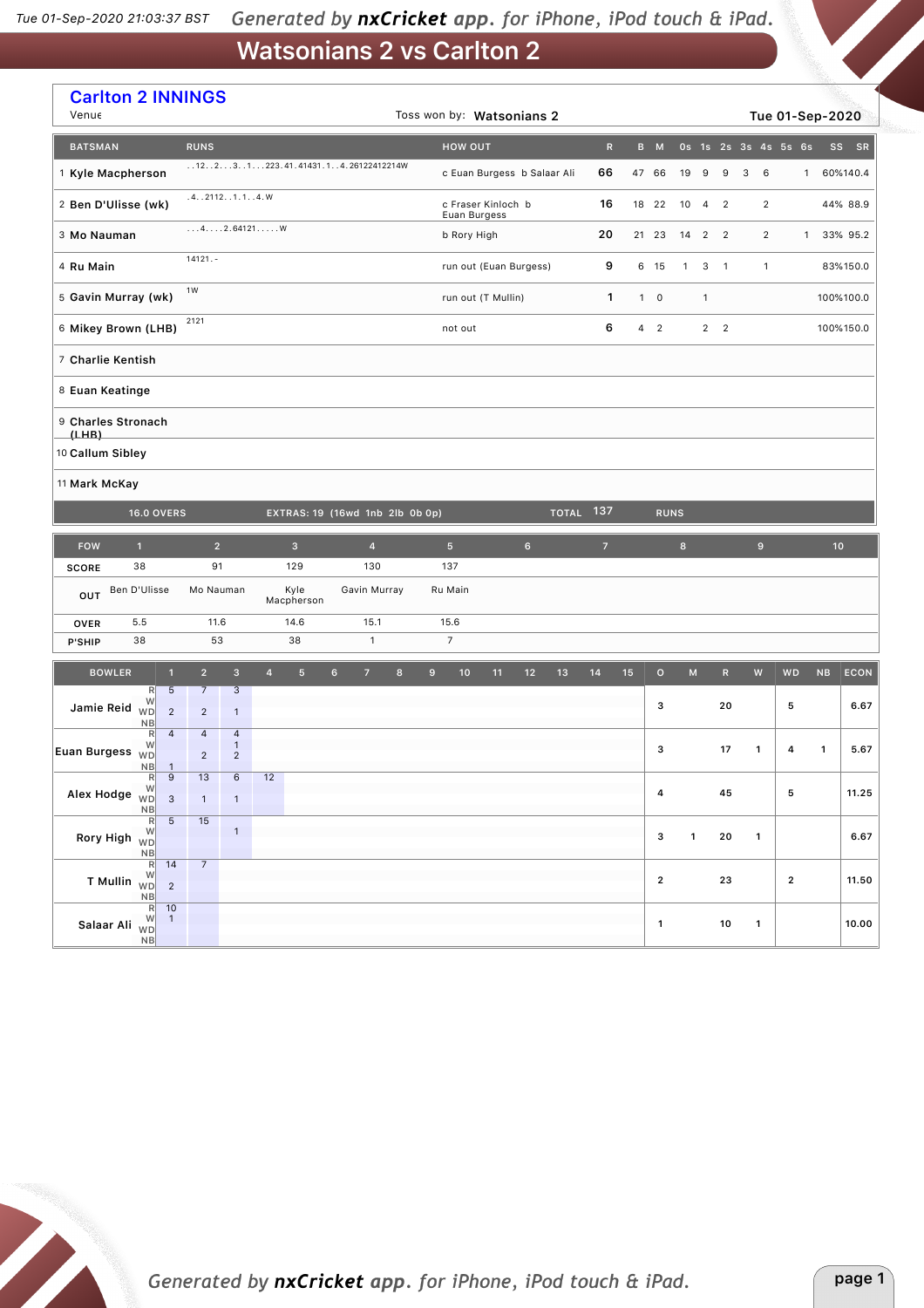| <b>Watsonians 2 INNINGS</b><br>Venue              |                                                       |                                                |                                    |                |                              |                                                           |                                 |   |                                    |                                 |                       | Toss won by: Watsonians 2 |              |                  |                |              |                  |                |              |                | Tue 01-Sep-2020      |              |                 |             |
|---------------------------------------------------|-------------------------------------------------------|------------------------------------------------|------------------------------------|----------------|------------------------------|-----------------------------------------------------------|---------------------------------|---|------------------------------------|---------------------------------|-----------------------|---------------------------|--------------|------------------|----------------|--------------|------------------|----------------|--------------|----------------|----------------------|--------------|-----------------|-------------|
| <b>BATSMAN</b>                                    |                                                       | <b>RUNS</b>                                    |                                    |                |                              |                                                           |                                 |   |                                    | <b>HOW OUT</b>                  |                       |                           |              | $\mathsf{R}$     |                | B M          |                  |                |              |                | 0s 1s 2s 3s 4s 5s 6s |              | <b>SS</b>       | SR          |
| 1 Fraser Kinloch (wk)                             |                                                       | . $W$                                          |                                    |                |                              |                                                           |                                 |   |                                    | c Ben D'Ulisse b<br>Mikey Brown |                       |                           |              | 0                |                | 6 10         | 6                |                |              |                |                      |              |                 | 0.0         |
| 2 R Loomes                                        |                                                       |                                                |                                    |                | 1223.411.11.1216.41.414222.W |                                                           |                                 |   | 46<br>b Mark McKay                 |                                 |                       |                           |              |                  |                | 36 56        | 15               | 9              | 6            | $\overline{1}$ | $\overline{4}$       | $\mathbf{1}$ |                 | 58% 127.8   |
| 3 A Wheatley                                      |                                                       | 4. .41. .4.1. W                                |                                    |                |                              |                                                           |                                 |   |                                    | b Mark McKay                    |                       |                           |              | 14               |                | 12 9         |                  | 7 <sup>2</sup> |              |                | 3                    |              |                 | 42% 116.7   |
| 4 K Scott (c)                                     | $\ldots \ldots 24.20$                                 |                                                |                                    |                |                              | 8<br>13<br>c & b Callum Sibley                            |                                 |   |                                    |                                 |                       |                           | 9            | 10               |                | 2            |                  | $\mathbf{1}$   |              |                | 23% 61.5             |              |                 |             |
|                                                   | ,, 2W<br>5 George Baltzer                             |                                                |                                    |                |                              | $\overline{2}$<br>10<br>c Gavin Murray b<br>Callum Sibley |                                 |   |                                    |                                 |                       |                           |              | 9                |                | $\mathbf{1}$ |                  |                |              |                | 10% 20.0             |              |                 |             |
| 11.1.124W<br>6 Rory High                          |                                                       |                                                |                                    |                |                              |                                                           |                                 |   | st Ben D'Ulisse b<br>Callum Sibley |                                 |                       |                           | 10           |                  | 9 10           | 3            | 4                | $\overline{1}$ |              | $\mathbf{1}$   |                      |              | 67% 111.1       |             |
| 113111W<br>7 Alex Hodge                           |                                                       |                                                |                                    |                |                              |                                                           |                                 |   |                                    |                                 | run out (Mikey Brown) |                           | 8            | 9                | 8              | 3            | $-5$             |                | $\mathbf{1}$ |                |                      |              | 67% 88.9        |             |
| 11.<br>8 Salaar Ali                               |                                                       |                                                |                                    |                |                              |                                                           |                                 |   | not out                            |                                 |                       |                           | $\mathbf{2}$ | 3                | $\overline{2}$ |              | $1 \quad 2$      |                |              |                |                      |              | 67% 66.7        |             |
| 9 Euan Burgess                                    |                                                       |                                                |                                    |                |                              |                                                           |                                 |   |                                    |                                 |                       |                           |              |                  |                |              |                  |                |              |                |                      |              |                 |             |
| 10 T Mullin                                       |                                                       |                                                |                                    |                |                              |                                                           |                                 |   |                                    |                                 |                       |                           |              |                  |                |              |                  |                |              |                |                      |              |                 |             |
| 11 Jamie Reid                                     |                                                       |                                                |                                    |                |                              |                                                           |                                 |   |                                    |                                 |                       |                           |              |                  |                |              |                  |                |              |                |                      |              |                 |             |
|                                                   | <b>16.0 OVERS</b>                                     |                                                |                                    |                |                              |                                                           | EXTRAS: 27 (17wd 2nb 3lb 5b 0p) |   |                                    |                                 |                       |                           |              | <b>TOTAL 117</b> |                |              | <b>RUNS</b>      |                |              |                |                      |              |                 |             |
| <b>FOW</b>                                        | $\mathbf{1}$                                          | 2 <sup>1</sup>                                 |                                    |                | $\overline{\mathbf{3}}$      |                                                           | $\overline{4}$                  |   | 5 <sup>1</sup>                     |                                 |                       | 6 <sup>1</sup>            |              | $\overline{7}$   |                |              | $\boldsymbol{8}$ |                |              |                | 9 <sup>°</sup>       |              | 10 <sup>°</sup> |             |
| <b>SCORE</b>                                      | 18                                                    | 46                                             |                                    |                | 58                           |                                                           | 65                              |   | 100                                |                                 |                       | 113                       |              | 117              |                |              |                  |                |              |                |                      |              |                 |             |
| OUT                                               | Fraser Kinloch                                        | A Wheatley                                     |                                    |                | K Scott                      |                                                           | George Baltzer                  |   | Rory High                          |                                 |                       | R Loomes                  |              | Alex Hodge       |                |              |                  |                |              |                |                      |              |                 |             |
| <b>OVER</b>                                       | 2.2                                                   | 4.5                                            |                                    |                | 7.4                          |                                                           | 9.6                             |   | 14.6<br>13.3                       |                                 |                       |                           | 15.5         |                  |                |              |                  |                |              |                |                      |              |                 |             |
| P'SHIP                                            | 18                                                    | 28                                             |                                    |                | 12                           |                                                           | $\overline{7}$                  |   | 35                                 |                                 |                       | 13                        |              | 4                |                |              |                  |                |              |                |                      |              |                 |             |
| <b>BOWLER</b>                                     | $\mathbf{1}$                                          | $\overline{2}$                                 | $\overline{\mathbf{3}}$            | $\overline{4}$ | $5\phantom{.}$               | $6\phantom{1}$                                            | $\overline{7}$                  | 8 | 9                                  | 10 <sub>1</sub>                 | 11                    | 12                        | 13           | 14               | 15             | $\mathbf{o}$ |                  | M              | ${\sf R}$    |                | ${\sf W}$            | <b>WD</b>    | NB              | <b>ECON</b> |
| Mikey Brown WD                                    | R<br>$\mathbf{1}$<br>W<br>9                           | $\overline{9}$<br>$\mathbf{1}$<br>$\mathbf{1}$ | $\overline{4}$                     |                |                              |                                                           |                                 |   |                                    |                                 |                       |                           |              |                  |                | з            |                  |                | 26           |                | $\mathbf{1}$         | 10           | $\mathbf{2}$    | 8.67        |
|                                                   | NB<br>$\mathbf{1}$<br>$\overline{4}$<br>R<br>W        | $\mathbf{1}$<br>$\overline{8}$                 | $\overline{1}$                     |                |                              |                                                           |                                 |   |                                    |                                 |                       |                           |              |                  |                |              |                  |                |              |                |                      |              |                 |             |
| Charles $\overset{\cdots}{\text{WD}}$<br>Stronach | $\mathbf{3}$<br><b>NB</b>                             |                                                |                                    |                |                              |                                                           |                                 |   |                                    |                                 |                       |                           |              |                  |                | з            |                  |                | 16           |                |                      | з            |                 | 5.33        |
| Mark McKay wo                                     | R<br>5<br>W<br>$\mathbf{1}$<br>NB                     | $7^{-}$<br>$\mathbf{1}$                        | $\overline{7}$<br>-1<br>$\sqrt{2}$ |                |                              |                                                           |                                 |   |                                    |                                 |                       |                           |              |                  |                | З            |                  |                | ${\bf 22}$   |                | $\mathbf 2$          | 3            |                 | 7.33        |
| Callum Sibley $\sqrt{v}$                          | $\mathbf{3}$<br>R<br>W<br>$\mathbf{1}$<br>NB          | $\sqrt{5}$<br>$\mathbf{1}$                     | $6\,$                              | $\frac{7}{1}$  |                              |                                                           |                                 |   |                                    |                                 |                       |                           |              |                  |                | 4            |                  |                | 21           |                | 3                    |              |                 | 5.25        |
| Charlie <sub>WD</sub><br>Kentish NB               | $\overline{R}$<br>W<br>$\mathbf{1}$<br>$\overline{1}$ | 13                                             | 9                                  |                |                              |                                                           |                                 |   |                                    |                                 |                       |                           |              |                  |                | з            |                  |                | 24           |                |                      | $\mathbf{1}$ |                 | 8.00        |

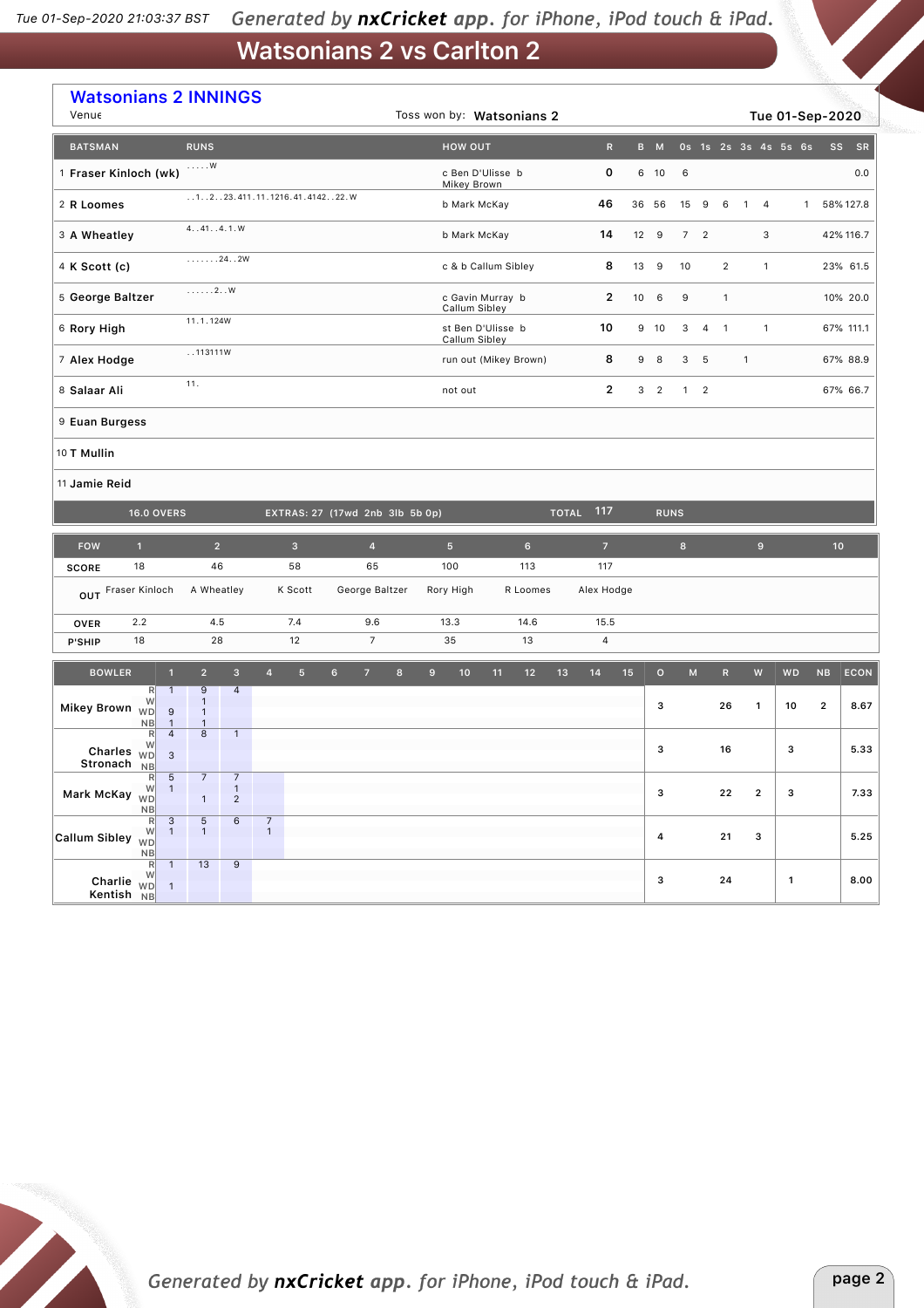#### **Carlton 2 INNINGS**

#### **Watsonians 2 INNINGS**

| $\mathbf{o}$   | <b>RUNS</b>    | <b>WKT</b>     | <b>BOWLER</b> | <b>BALL BY BALL</b>  |  |
|----------------|----------------|----------------|---------------|----------------------|--|
| 1              | $\overline{7}$ | $\Omega$       | Jamie Reid    | .1wd1wd.1.4.         |  |
| $\overline{2}$ | 12             | 0              | Euan Burgess  | $2$ 1nb $.2$ $.$ $.$ |  |
| 3              | 21             | 0              | Jamie Reid    | 1wd. 213 1wd 1.      |  |
| 4              | 27             | 0              | Euan Burgess  | 1wd 2 . 1wd 1 . 1    |  |
| 5              | 32             | 0              | Jamie Reid    | . . 1lb 1wd . 1 2    |  |
| 6              | 38             | 1              | Euan Burgess  | 1wd 1wd 4 . W.       |  |
| $\overline{7}$ | 50             | 1              | Alex Hodge    | 1wd 2 3 4 1wd 1wd .  |  |
| 8              | 55             | $\mathbf{1}$   | Rory High     | . 41.                |  |
| 9              | 69             | 1              | Alex Hodge    | .1wd 412.6           |  |
| 10             | 84             | $\mathbf{1}$   | Rory High     | 434112               |  |
| 11             | 91             | 1              | Alex Hodge    | .11wd1. .4           |  |
| 12             | 91             | 2              | Rory High     | . W                  |  |
| 13             | 103            | 2              | Alex Hodge    | .26112               |  |
| 14             | 119            | $\overline{2}$ | T Mullin      | 4 1wd 1 1wd 2 4 1 2  |  |
| 15             | 129            | 3              | Salaar Ali    | 2 2 1 1 4 W          |  |
| 16             | 137            | 5              | T Mullin      | 1W 2 1 1lb 2 1W      |  |

| $\circ$        | <b>RUNS</b> | <b>WKT</b>     | <b>BOWLER</b>    | <b>BALL BY BALL</b>      |
|----------------|-------------|----------------|------------------|--------------------------|
| 1              | 11          | $\Omega$       | Mikey Brown      | . 1nb 5wd 2wd 1wd 1wd 1. |
| 2              | 18          | 0              | Charles Stronach | 1wd., 1wd 2 1wd., 2      |
| 3              | 29          | 1              | Mikey Brown      | . W 4 1wd . 1nb 4 1      |
| 4              | 37          | 1              | Charles Stronach | .4.13                    |
| 5              | 46          | 2              | Mark McKay       | .414by W.                |
| 6              | 47          | $\overline{2}$ | Charles Stronach | 1.1.1.1                  |
| $\overline{7}$ | 55          | $\overline{2}$ | Mark McKay       | 1 1wd 2 4                |
| 8              | 58          | 3              | Callum Sibley    | 1.2W                     |
| 9              | 60          | 3              | Charlie Kentish  | 1wd.1                    |
| 10             | 65          | 4              | Callum Sibley    | 212W                     |
| 11             | 78          | 4              | Charlie Kentish  | 16.411                   |
| 12             | 85          | 4              | Callum Sibley    | $.1.411$ h               |
| 13             | 94          | 4              | Charlie Kentish  | 142.2                    |
| 14             | 103         | 5              | Callum Sibley    | 2 4 W . 2lb 1            |
| 15             | 113         | 6              | Mark McKay       | 1 2 1by 3 2wd 1 W        |
| 16             | 117         | 7              | Mikey Brown      | 1111W.                   |
|                |             |                |                  |                          |

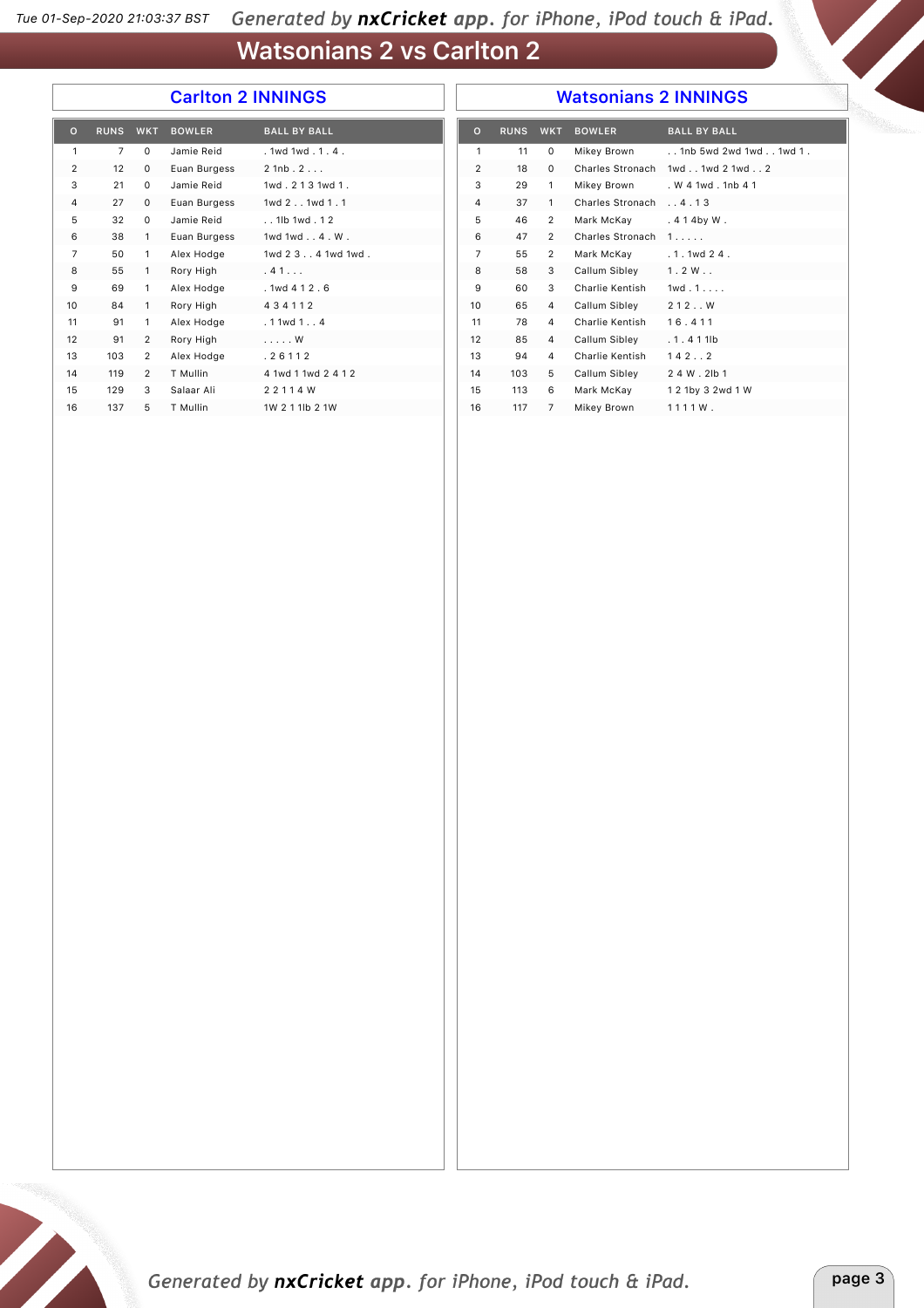



#### **WORM**